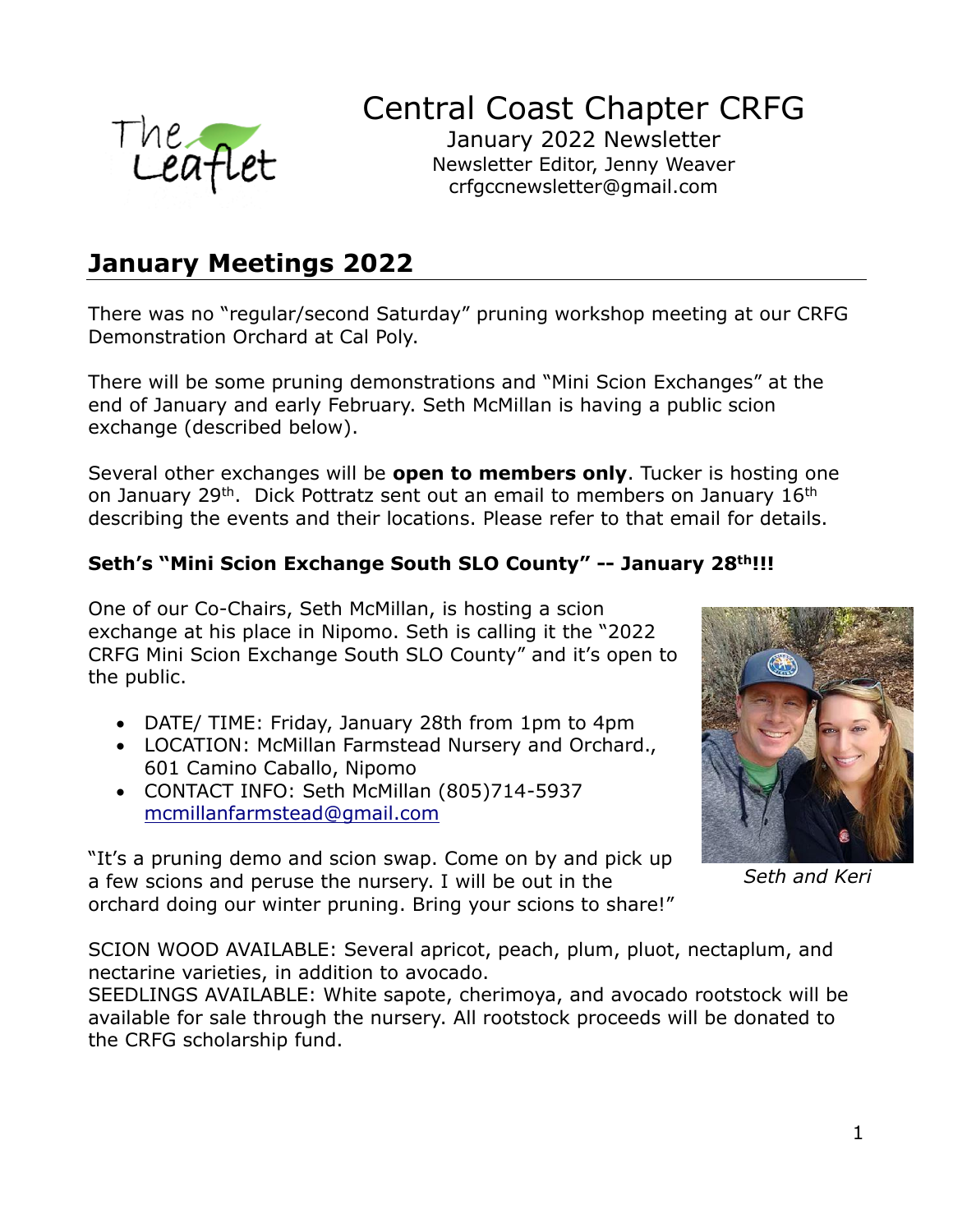### **Pruning Information**

January is the time to start pruning your deciduous trees and saving your best producing scion wood. This scion wood can be used to graft onto your other trees of same species or trade with other fruit growers. There is some great information about pruning in previous newsletters. Check out the archived January Leaflets on our Website. Each pruning presenter has something valuable to offer.

<https://www.crfg-central.org/newsletters>

- January 2020 features Dean Harrell, Cuesta College North County Instructor.
- January 2019 features Tom Spellman, Dave Wilson Nursery Salesman. There is a good article about Backyard Orchard Culture (includes Pruning) at his Website at<https://www.davewilson.com/tom-spellman/>
- January 2018 features Dr. Laura Garner, Cal Poly Fruit Science professor. She shared her top 8 tips for Successful Fruit Tree Pruning.

The CRFG, Inc Website has some good pruning videos. Go to the section called "The Orchard," then click on Video Gallery. You'll find 5 pages of videos demonstrating how to prune, graft, and propagate your fruit trees. Our own video star Joe Sabol is in several of these videos. Here's the Website address:

<https://crfg.org/home/library/crfg-inc-video-gallery/>

Our local chapter Website has a pruning page with some interesting information. You can find it here:

<https://www.crfg-central.org/pruning>

Finally, John Valenzuela produced an excellent video about saving scion wood. You can find it here:

<https://www.youtube.com/watch?v=042ugo3x-TY>

### **Looking Ahead: February 2022 Meeting**

There will be no "regular" annual scion exchange at Cal Poly that was traditionally on the 3<sup>rd</sup> weekend in February.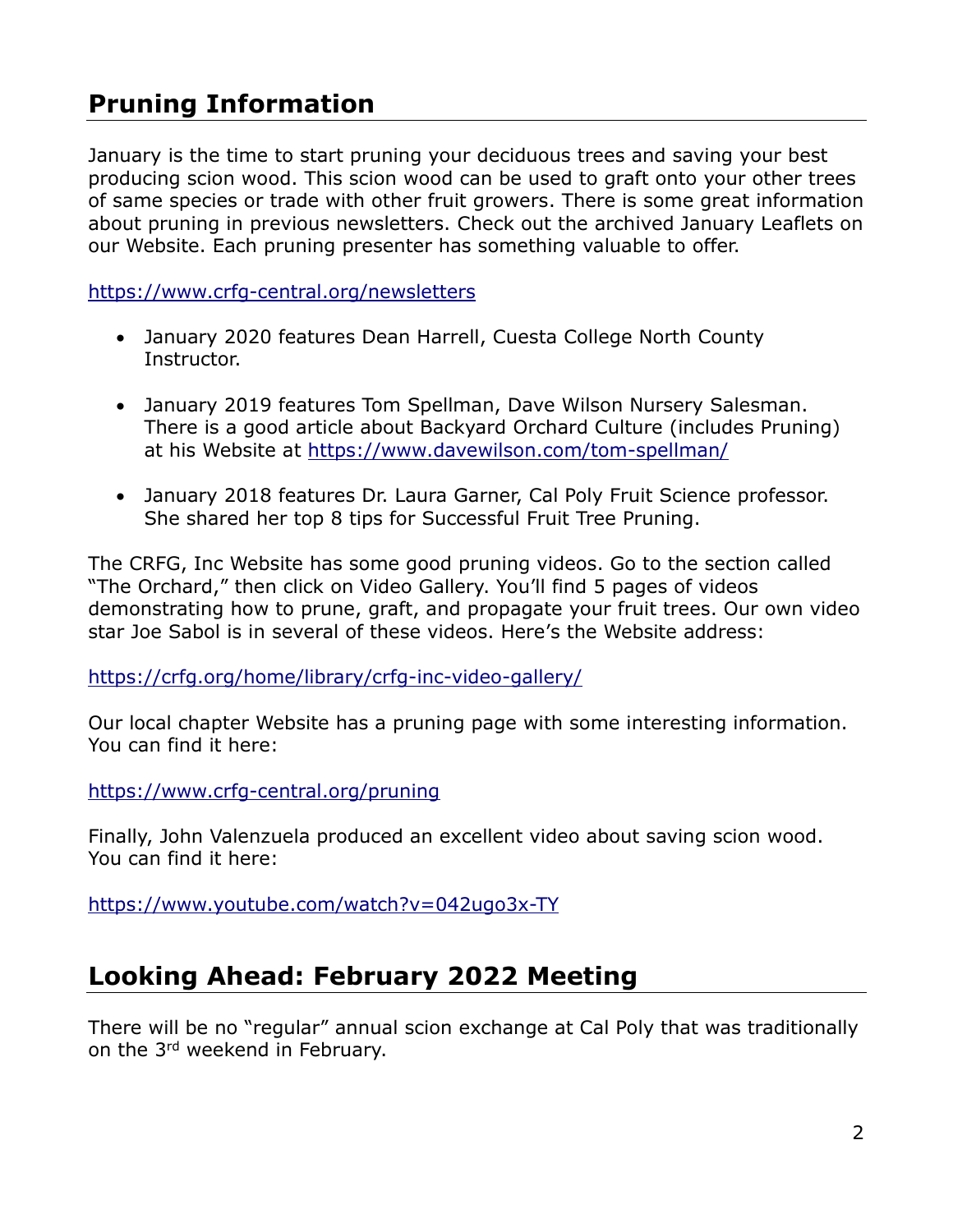#### **February 4th & 5th**

Robert and Carol are having two Mini Scion Exchanges. See Dick Pottratz's January 16<sup>th</sup> email. Please refer to that email for instructions on signing up. These events are limited in size and you must email Robert & Carol before attending.

There may be some more Mini Scion Exchanges to be determined and announced later. They may be open to the public or only members of our local Central Coast Chapter.

So, if you or a friend wants to be notified of those by email, be sure to join our organization. For membership applications to our Central Coast Chapter and the parent organization CRFG, Inc., see the "About / Join Us" section on our Website:

<https://www.crfg-central.org/about>

### **South County Bounty!**

Here's what's being harvested now on the South Coast of SLO County. Strawberry guava, late apple, orange, passion fruit, lemon, feijoa, green sapote, goldenberry and tangerine.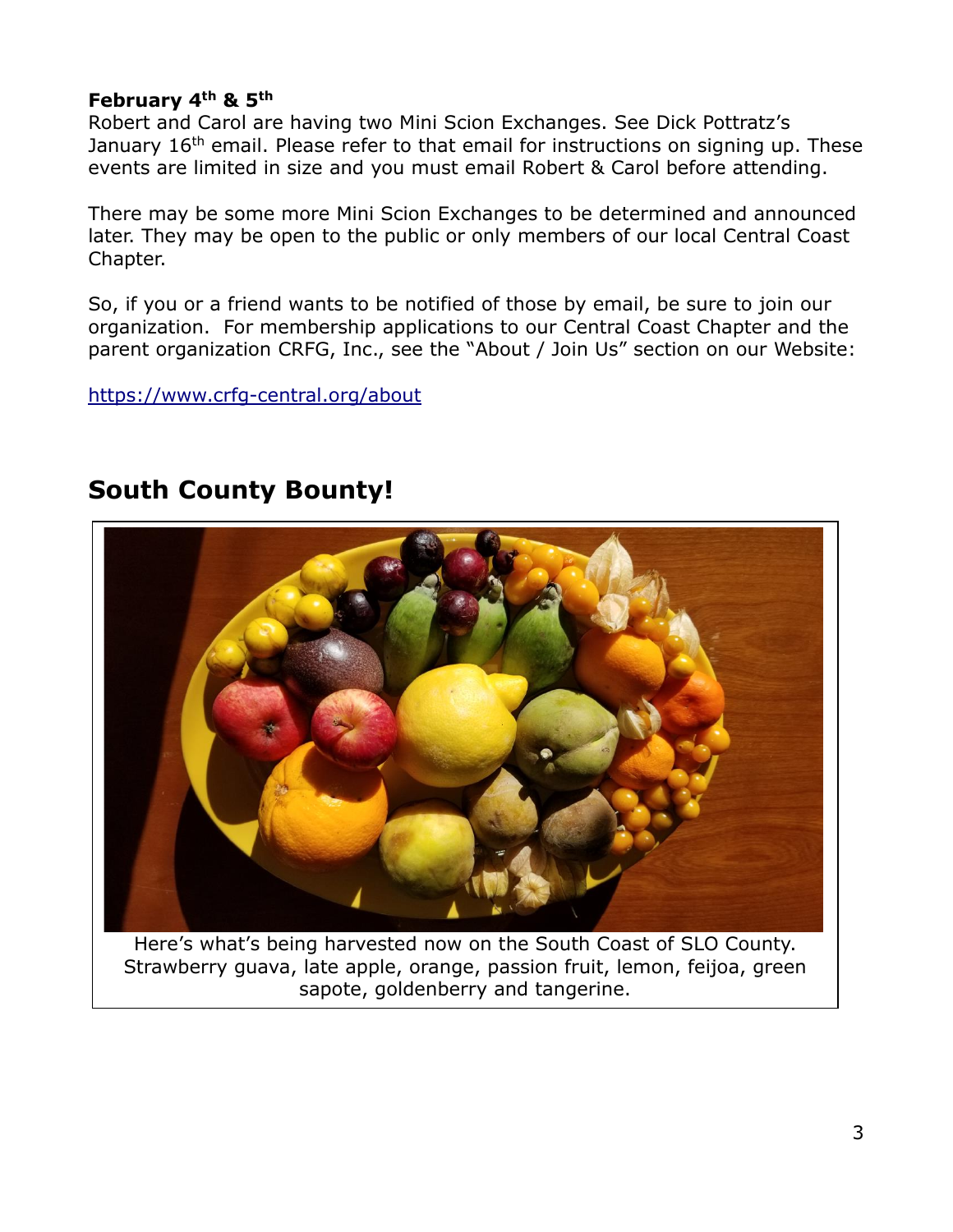# **S p o t l i g h t o n F r u i t**

#### **Lúcuma (loo cu ma) Genus species:** *Pouteria lúcuma* **Family: Sapotaceae**

Lúcuma is a bit of a mystery to some CRFG members. Sharon Lovelady introduced it to many of us at our December 2021 Holiday meeting. She is a bit of an expert since it turns out her late father, Alfredo Chiri, introduced the fruit to the United States about 30 years ago.



*See the separate interview with Sharon in this newsletter.*

Here's the description of lúcuma fruit from Wikipedia:

"Pouteria lúcuma is a species of tree in the family Sapotaceae, cultivated for its fruit, the lúcuma. It is native to the Andean valleys of Bolivia, Chile, Ecuador, and Peru. When eaten raw, the very sweet fruit is bright yellow and has a mealy and dry texture. In Peru, it is more commonly used as a flavor in juice, milk shakes, and especially ice cream. Its unique flavor in such preparations has been described variously as being similar to sweet potato, maple syrup, or butterscotch. In Peru, manjar de lúcuma (dulce de leche with lúcuma purée) is a dessert."

Nutrition: "Lúcuma pulp has a 64-72% moisture content. The pulp also contains glucose, fructose, sucrose, inositol, citric acid, and succinic acid. However, only limited nutritional information is available for lúcuma powder, indicating moderate content of protein and iron, each providing 14% of the Daily Value in a 100-g (3.5 oz) serving, which supplies 420 Calories."

Research on the Web reveals there are lots of products on the market. Lúcuma in powder form seems to be the easiest to obtain. There are products for people and pets (Chewy.com)! I have yet to find a source for the frozen fruit but Goya Brand sells it. Let me know if you find a good source for fresh or frozen fruit and I'll share it in the next newsletter!

[crfgccnewsletter@gmail.com](mailto:crfgccnewsletter@gmail.com)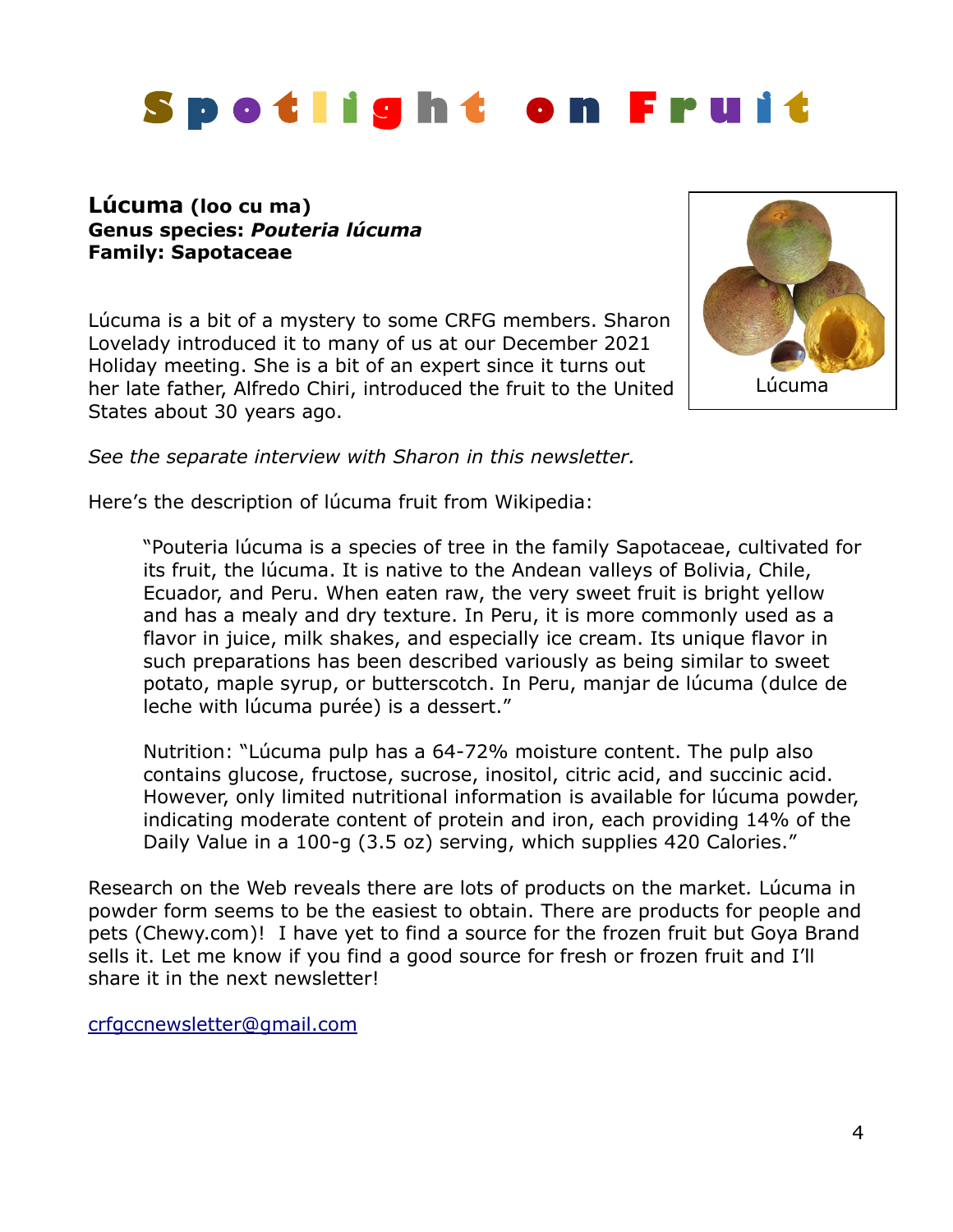Robert and Carol Scott grow lúcuma. Carol said some of their fruit is ripe NOW!! She also shared some info about the texture: "We cut it in half and ate it plain. It has the consistency of a hardboiled egg. We choked it down! It is much better in smoothies."

Robert wrote this about his several trees that are over 15 years old. These trees are grown on the Arroyo Grande Mesa.

> "I have two from Alfredo Chiri that I got at a CRFG conference in Orange County or Pomona many years ago. There are mainly two species, one from Lowlands and one from Highlands. I have Pouteria lúcuma de Palo-ssp. obovata 'Inca Gold' and Lúcuma de Seda -pouteria Lúcuma ssp. bitera and I have two other seedlings from different sources. They (two) have fruit holding right now too!

Jack Swords, another long time CRFG member, grows lúcuma in Nipomo. He wrote this in an email message:

Robert and Carol Scott next to their 20-year-old lúcuma tree.

"As far as lúcuma, I have a tree about 20 ft tall that has fruit on it. The fruit is not ripe now and falls when it is ready. The tree is about 25 years old, has been frosted back considerably-- back before global warming. Has not suffered any frost damage for over 10 years. Nice evergreen tree, self pollinates, strange little flowers that don't accept my attempts at pollination, a fruit that, to me, resembles a sweet potato, but some people think it is like caramel or maple. It is rather dry, not particularly juicy. It is pleasant and not a bit offensive. I have several others from different localities all resourced from Peru and/or Chile (originally). Seeds from fruit are viable and grow quickly initially. Seed scar needs to be planted down."

"Is it worth growing? Of course, as a novelty and pleasant out-of-hand fruit to eat. Apparently some have ascribed health benefits to the fruit and powder made from the fruit. I have not tried drying the fruit, but drying white sapote, persimmons, etc. usually concentrates the flavor of the fruit. I dry quite a bit of fruit to use backpacking. Now I need to try Lúcuma this year…"

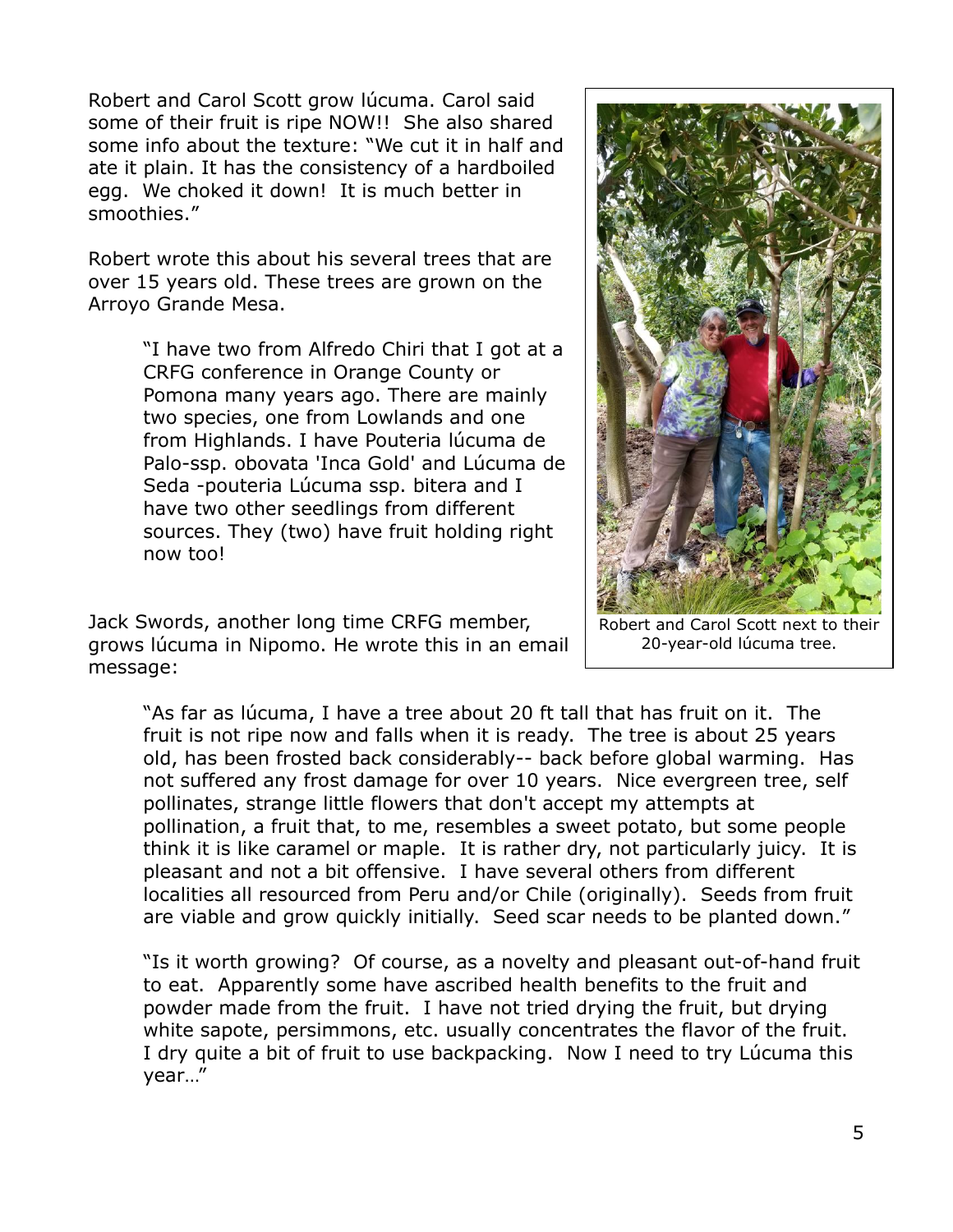The following video about lúcuma is by Edgar Valdivia and Alfredo Chiri.

<https://www.youtube.com/watch?v=uWxAqoi6p30>

The article in this link called "Cultivation of Neglected Tropical Fruits With Promise" has information about lúcuma and related fruits. It is a Dept of Agriculture document from 1978.

*<https://evols.library.manoa.hawaii.edu/bitstream/10524/49150/canistel.pdf>*

### **SPOTLIGHT ON CHAPTER OFFICERS & MEMBERS**

This will be part of an ongoing series. Tom Sheldon has been interviewing some of our officers so everyone can learn what committees they are on and what they are doing. He's also interviewing members so everyone can share information about what they are growing, their soil, their location, their microclimate, and their successes and challenges.

Here are two more interviews taken at the December 2021 holiday meeting.

### **Conversation with Sharon Chiri-Lovelady and Larry Lovelady.**

*I interviewed Sharon and Larry at the Holiday meeting. Later, during the regular meeting, Sharon was asked to stand and talk about her father (her comments follow the interview below). We also had a side conversation about some volunteer work she is starting at Paso Robles High School. She wants to donate some trees and start a rare fruit orchard and also get the students involved in plotting out the location of rare fruits grown by CRFG members on a county map. She is hoping to* 



Larry and Sharon Lovelady

*gather information from members about what they are growing and the location.*

*Editor's note: Sharon is our chapter's newly elected Program Committee Chair. She is busy finding locations and presenters for future chapter meetings or speakers for Zoom meetings. If you want to join her committee, contact her. See recent email from Dick Pottratz.*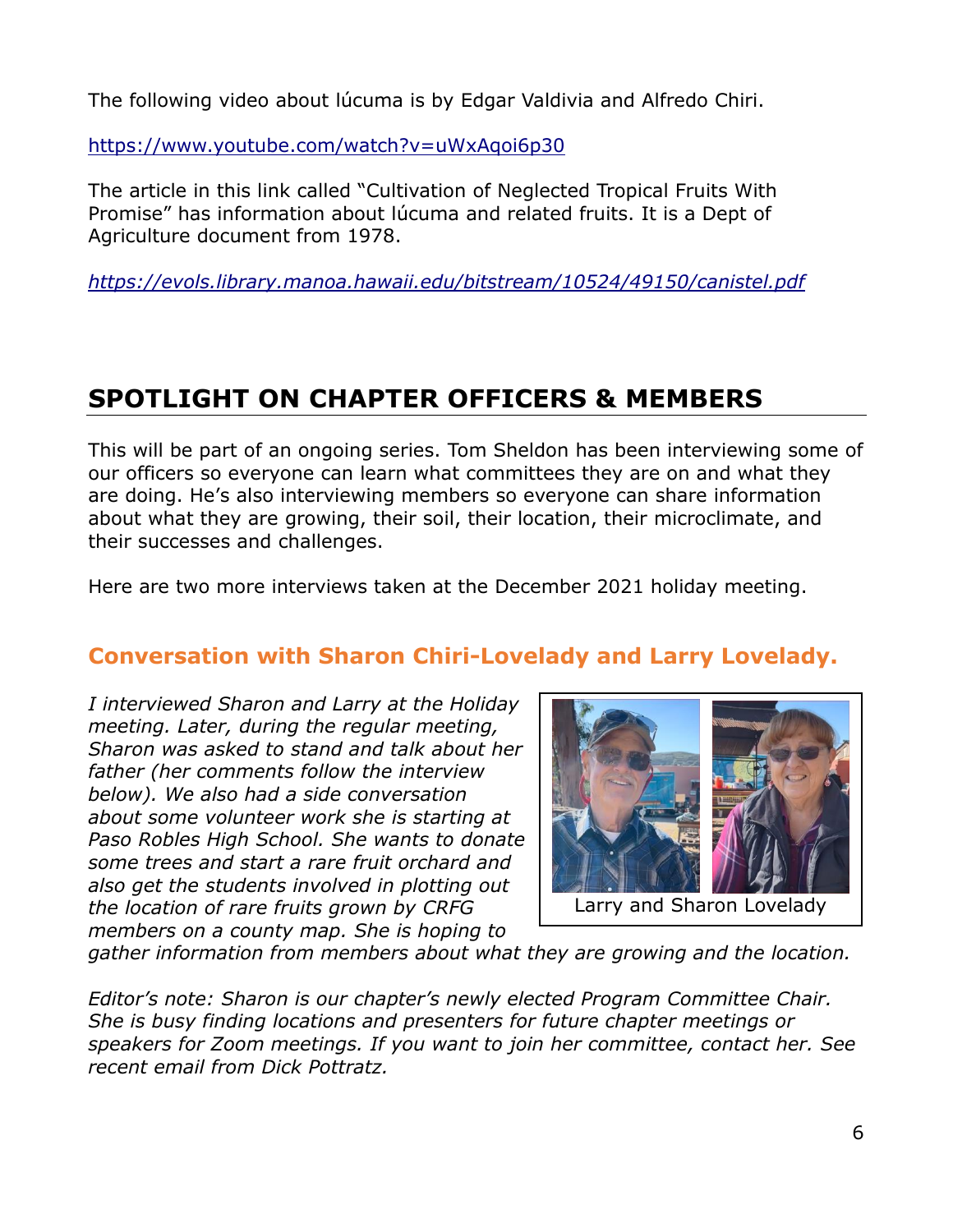**Tom**: Tell me about your orchard, what you're doing and where do you live?

**Sharon**: We live in San Miguel—actually Independence Ranch--Hog Canyon area. So we have dragon fruit, calamondin, probably about six or seven varieties of figs, pomegranates, cherries, oranges.

**Tom**: What's the size of the orchard?

**Larry**: Five acres, the different orchards combined are only on about an acre of the property.

**Tom**: How's your water supply?

**Sharon**: We're on a well. We have plenty of water. What else? I was just trying to think about the orchard. We have a variety of berries, grapes…table grapes. We have mini-orchards around the property.

**Tom**: Do you have a design in mind?

**Larry**: It's hers.

**Sharon**: Yeah, my Dad was a master gardener and a rare fruit grower down in Huntington Beach. He ran the arboretum at Cal State Fullerton. He brought the first lúcumas to the United States. Our family is from Peru. Unfortunately, I can't get them to grow well where I am, but anybody on the coast can.

**Tom**: So what are you harvesting now?

**Larry**: We just got a bunch of oranges.

**Sharon**: We still have figs so I brought some fig muffins and fig paste today. I guess it is kind of rare that we still have figs on the trees. It's been really hot up there…up until today. It was 25 degrees when we got up this morning. Of course our citrus is doing really well. We've got navel oranges. We have what is called an Orangelo in the United States. It usually doesn't produce fruit until February. I don't know what this cold weather is going to do. I hope it doesn't knock off all my flowers. We've got Calamondin and for some reason the one tree my dad gave me…I get fruit all year! It must really like where it's growing. We just harvested pomegranates.

**Tom**: What are you doing with the pomegranates? It takes me about a week to eat one.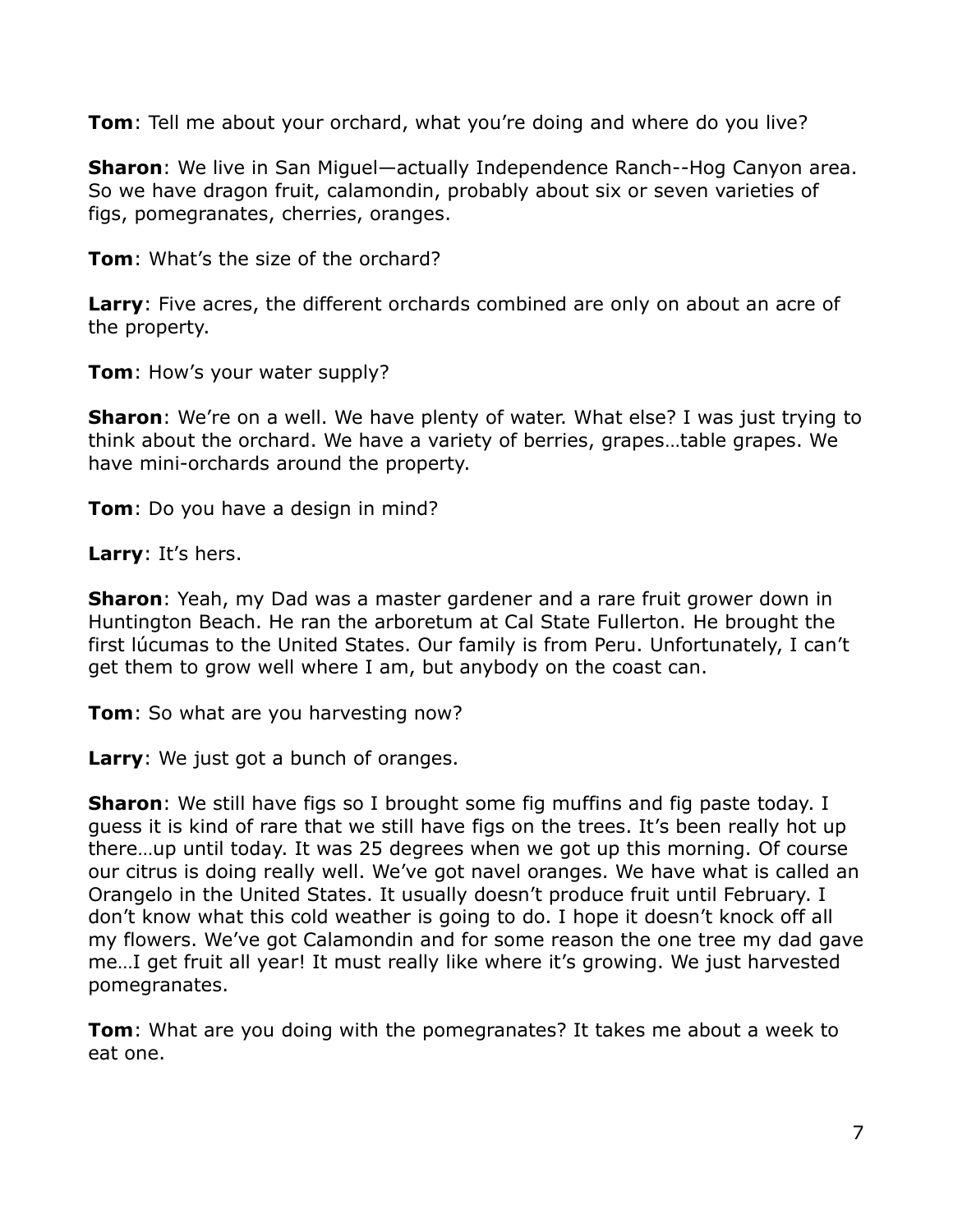**Sharon**: We give a lot away and I freeze them. I freeze them whole and that way they keep their flavor. We juice them too. There are only so many pomegranates that two people can eat. The grandkids love them.

**Tom**: Your grandkids will enjoy your orchard for years to come I'm sure.

**Sharon**: Oh yeah, they love the fruit and help in the orchard all the time. We just planted about 70 acorns. We have an oak tree…

**Larry**: It has dropped thousands of acorns.

**Sharon**: The Farmers' Almanac says that in years when you are going to get a lot of rain, you get a lot of acorns. So the kids and I potted them. Then on arbor day in April, we are going to plant some on parts of the property we don't use. We also want to donate some oak trees to members.

#### *Later, during the regular meeting, Sharon Lovelady was asked to stand and talk about her father.*

**Sharon**: My father was Alfredo Cheri (pronounced "keeri") and he managed the arberatum at Cal State Fullerton. (some members in the audience responded that they knew Alfredo). I got the love of growing rare fruits from him. My family is from Peru. My father brought the lúcuma here probably 30 years ago. He had been on a visit to Peru and brought some lúcuma back with him in his pocket. He wouldn't even put them in his luggage. At the house where he and his wife lived, there are two huge lúcuma trees that are at least 12 feet tall. Edgar Valdivia continued with the lúcumas at his place (more response from members who know Edgar). So I tried growing them at my house but didn't have much luck. It's good to hear that others are growing them. A lot of my dad's friends down in Southern California are growing lúcuma. It makes great ice cream. My daughter, who has a masters in ag, teaches ag at a youth authority in Texas. One of her senior projects was on marketing lúcuma. I have a lot of recipes for lúcuma I can share. (crowd applauds).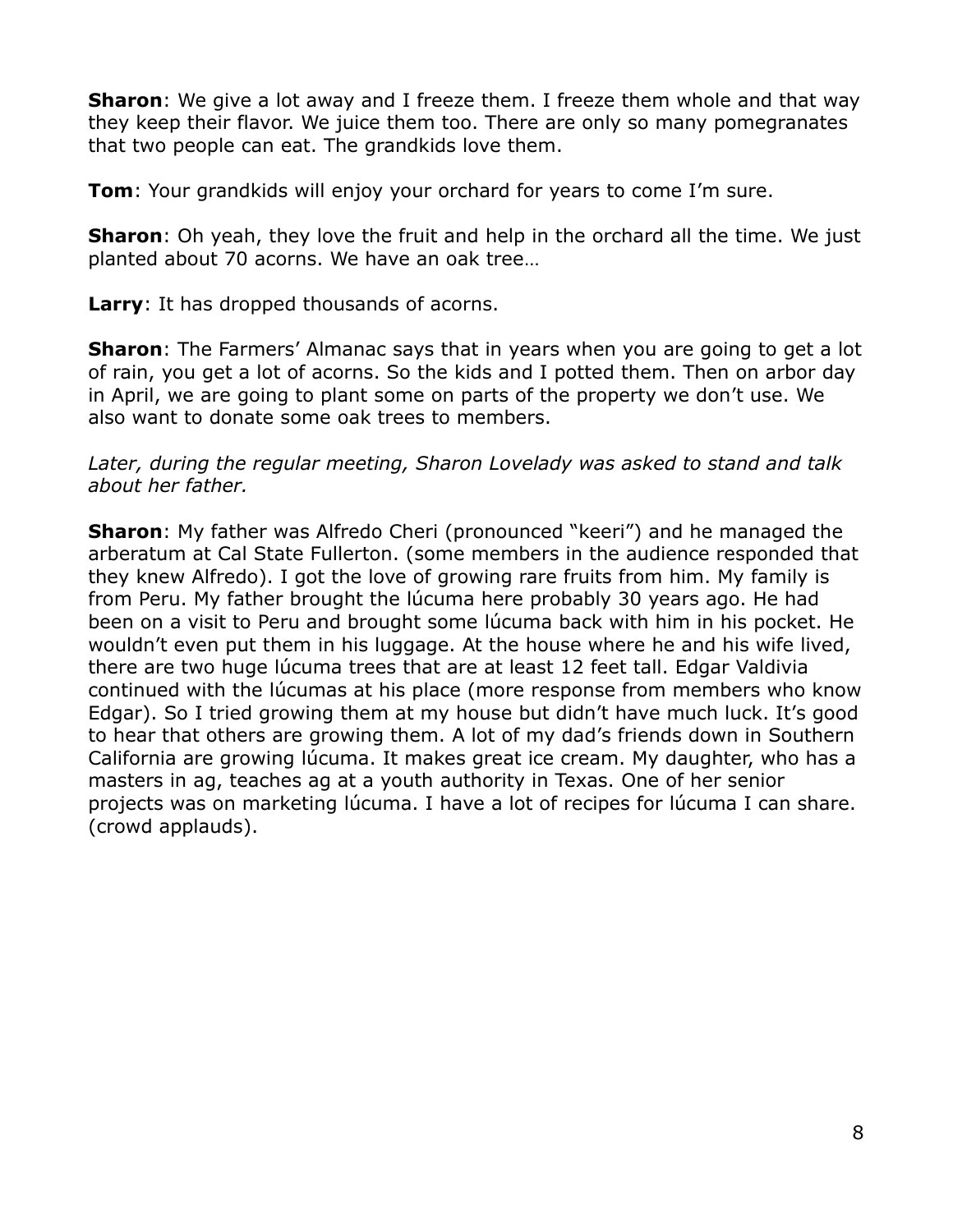#### **Conversation with Robert Lindley and Robert Scott**

*I recorded this interview with Robert (Bob) Lindley while standing in the food line at the CRFG Holiday meeting. Robert Scott was also in line and contributed some comments later in the interview. Newsletter editor Jenny Weaver added the scientific names.*

**Tom**: Tell me your name for the recording, where you live, and what's going on.

**Bob**: I'm Robert Lindley, Robert or Bob, and I live in Los Osos. In my front yard I have two oranges, I have two



Robert Lindley

guavas, a pineapple guava and a strawberry guava. I have a blackjack fig and an elderberry. And a loquat. In the back yard, I have Pouteria…

**Tom**: I don't know what a *Pouteria* is…

*Ed note: Bob is referring to genus Pouteria, species lúcuma*

**Bob**: It's the same thing that Robert Scott was talking about…lúcuma. And I have two apples and a pear with a couple of different pears on it.

**Tom**: How old are these trees.

**Bob**: About 5 to 7 years. They are not getting very big. Los Osos is sandy soil and it seems to stunt things.

**Tom**: Have you planted anything out there that just didn't grow?

**Bob**: Yeah, a lot. The tangerine didn't grow. I think it needs more heat. The pears are doing really well. The guavas are doing really well.

**Tom**: What are you harvesting right now?

**Bob**: Guava! (laughing) Right now. They come in December. I want to put a persimmon out there. I just haven't been able to get it with the pandemic. Shipping is a problem. Last year I couldn't get it. Maybe this year.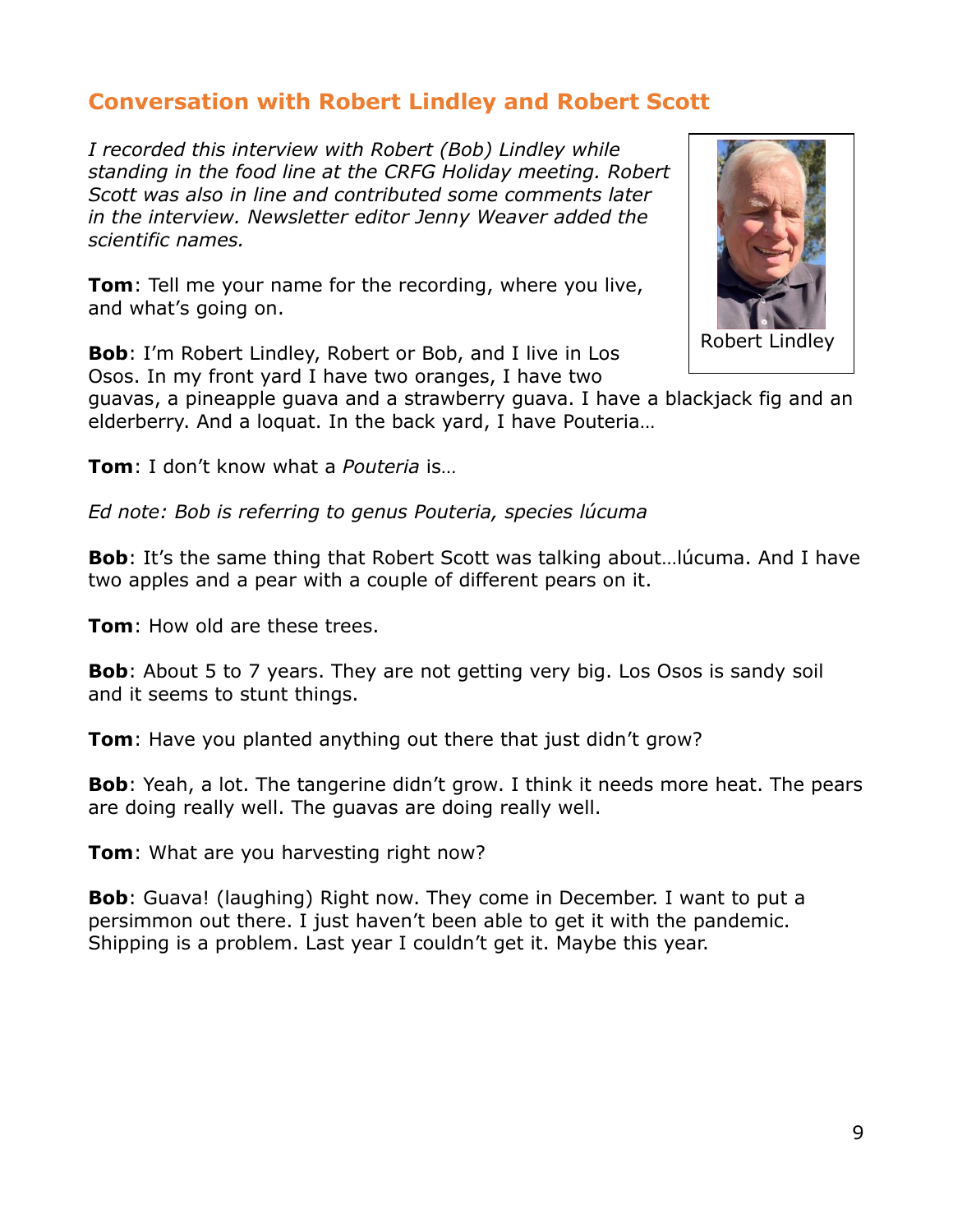*Robert Scott joined the conversation here as we moved closer to the food table. The conversation turned to lúcuma.*

**Robert Scott**: I brought a couple of lúcuma seedlings for the drawing. There is one with moist fruit. Not moist like a peach. The Inca Gold are moist. They drop out of the tree.

**Bob**: Do they break when they hit the ground?

**Robert Scott**: No. Not usually. The other seedling has dryer fruit. Have you ever had eggfruit…canistel (also known as



**Bob**: They say it is good if you blend it. Is there other *Pouteria* fruit?

**Robert Scott**: Oh yeah. There is green sapote (*Pouteria viridis*). There is mamey sapote (Pout*eria sapota*). All of those are in the *Pouteria* genus.

**Bob**: I don't know mamey.

**Robert Scott**: It's a big fruit. It's kind of russeted on the outside. You cut it open and it tastes like sweet potato.

*At this point, we started loading up our plates so I stopped the recording.*

*Editor note: Robert and Carol Scott are our chapter's long time Scion Exchange Co-chairs. Up to 2020, they organized the scion wood exchange at the Cal Poly Crops Unit. This is their last year as Co-chairs. So, learn all about what's involved and YOU can volunteer next year!*

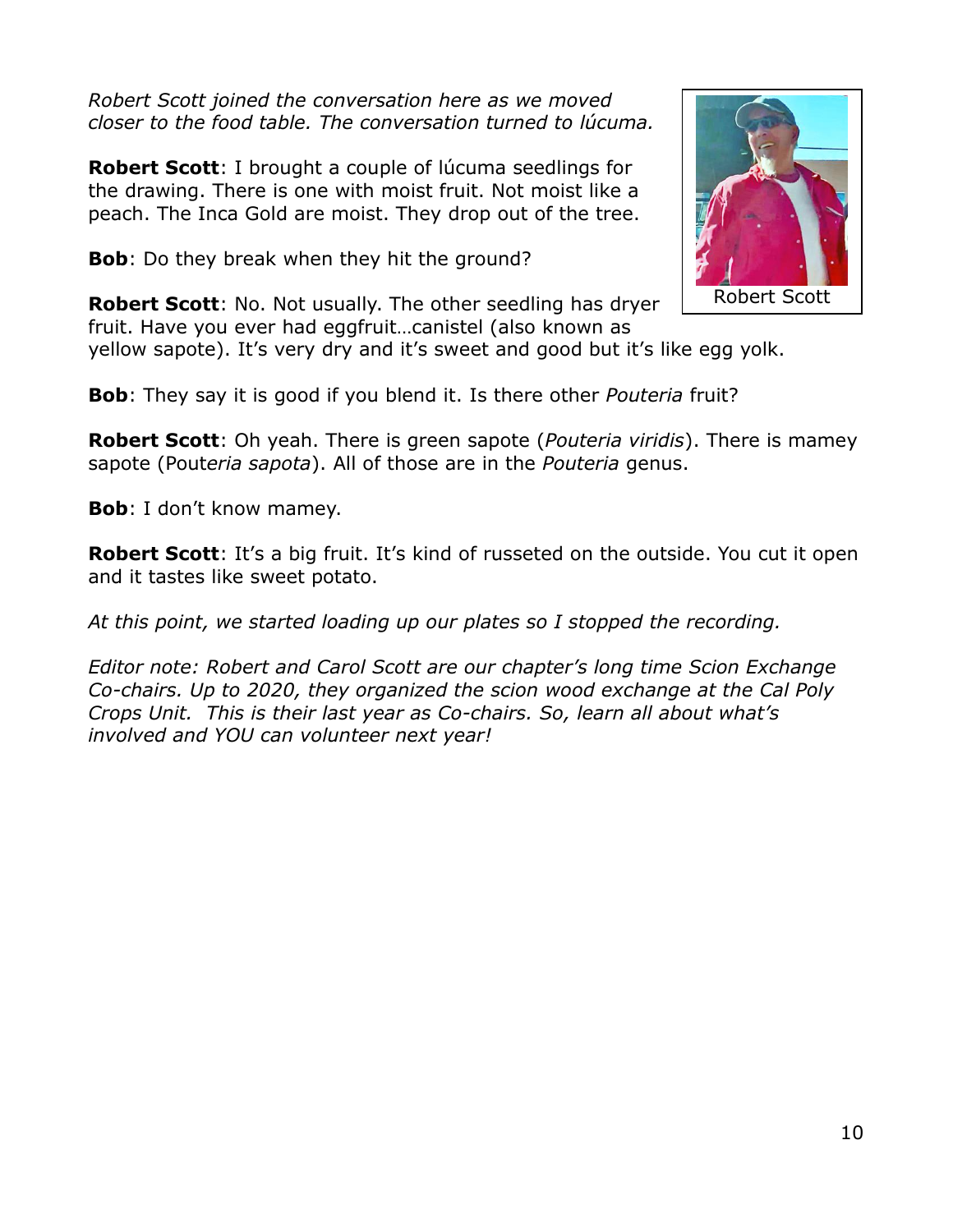#### **Alfredo's Bavarois de Lúcuma**

*by Alfredo & Phyllis Chiri*

Yield: 8 – 10 servings

1 1⁄2 cups mashed Lúcuma 2 cups fresh cream 2 envelopes unflavored gelatin 1/2 cup sugar 6 egg whites beaten until they hold stiff peaks Chocolate fudge (or melted bittersweet chocolate)

Boil the gelatin in 1 cup of the fresh cream. Allow the mix to cool off.

In a blender, mix together 1 cup of cream, the diced lúcuma, and 1⁄2 cup of sugar until you have achieved a smooth blend (use a high speed setting)

Add to the blender the cup of cream that was mixed with the gelatin and continue blending the mixture.

Pour the mixture in large bowl and gently fold-in beaten egg whites until smooth and even.

In a round cake pan, slightly oiled, pour in mixture and refrigerate until it holds (at least 2 hours.)

To unmold, place pan over hot water a few seconds and invert immediately on a large round platter and decorate with chocolate fudge.

#### **Lúcuma Ice Cream From Fresh Fruit (Peruvian style)**

by Alfredo & Phyllis Chiri

Yield: 16 – 5.5-oz. Plastic cups.

6 ripe Lúcuma fruits 1 quart non-fat milk One 14-oz. can sweetened condensed milk Two 12-oz. cans evaporated milk ½ cup sugar

Cut and dice each fruit and place the diced Lúcuma, and add 1 3/4 cups of non-fat milk. The 6 fruits and this amount of milk will be equivalent to two cups of fresh fruit.

Place this fruit mixture in a blender and add an additional ¾ cup of non-fat milk. Add the two cans of evaporated milk.

Run the blender until you have achieved a smooth blend. Start with a low speed at the beginning and increase it to reach a uniform blend. The time of beating depends on the kind of blender you